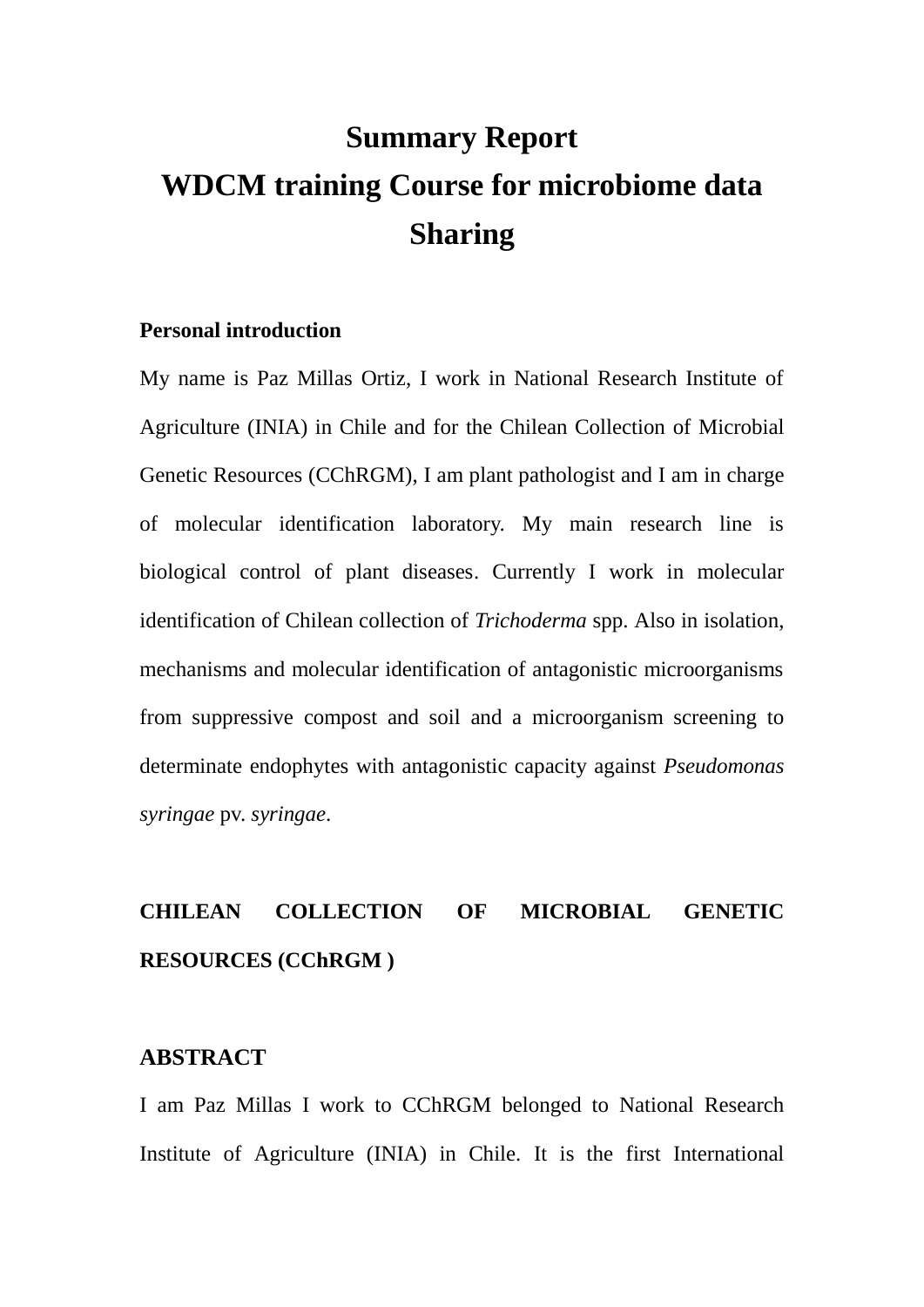Authority of Deposit (IDA) in Latin America. Most microorganisms of the collection are agents of biological control of plant pest and diseases, but it is open to receive strains from industry and pharmaceutical uses. Several benefits can be described from this course, among which stand out: 1) Information about in different issues related to Culture Collection (CC) and microbial research such as: contact information of other culture collections, Chinese Academy of Science (CAS), scholarships or collaborations, research developed in CAS and core facilities, databases and platforms, software and programs to data analysis. 2) Review of several techniques and interesting topics. 3) Visit to laboratory BSL-3 and CGMCC. Some suggestions to WDCM work are: to encourage CC to join to GCM and ABC data mining, continue with the organization of international meeting and training course in issues related to microorganism. Foster cooperation with different international organizations and the CC belonging to WDCM. Finally, there are several work that could be work in collaboration like studies of microbiome associated to native plants, however the possibilities of collaboration of these studies depends in part of applying to projects and funding of our country. For this reason is very useful for our CC have the contact with CAS to future collaborations.

**Key words:** Culture collection, WDCM, CAS, Microbiome, Database, Microorganisms.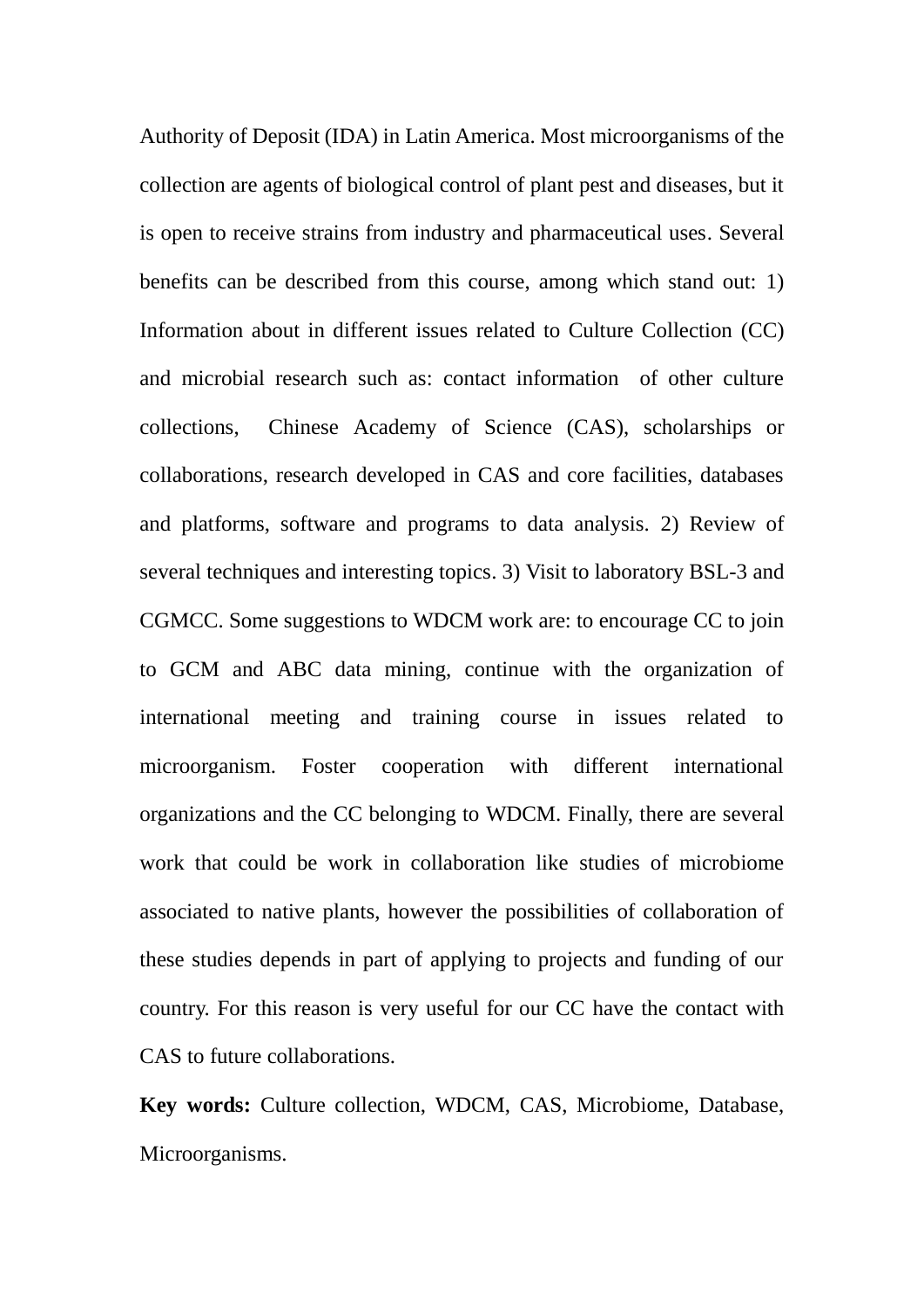#### **1. Brief introduction of your Culture Collection.**

The Chilean Culture Collection of Microbial Genetic Resources (CChRGM) is located in Chillán city under INIA (National Institute of Agricultural Research) administration, the culture collection is part of INIA's Genetic Resources Program.

The first collect was initiated in 1990 with the objective to obtain native microorganisms along the country and to be used as biocontrol agents against pests and diseases. The biological diversity of Chile has allowed the collection of microorganisms in places with extreme weather and soil salinity conditions or presenting one of the higher degrees of endemism such as: desert areas, cold forests with permanent rains, land to altitudes above 5,000 m, hot springs, glaciers, salted lakes etc. Although the emphasis of the collection has been its use in biological control, after the bank obtains the International Deposit Authority status (IDA) in 2013, the collection has opened to receiving strains from industry and pharmaceuticals. Today, the CChRGM is still the only IDA in South America, and receive long term deposits of microorganisms used in agriculture, forestry, environmental and industrial process.

To assure the viability and inalterability of microorganisms in the long time, the CChRGM has the infrastructure, equipment and professionals specialized in the management and preservation of microorganisms. Thus, preservation is performed by two methods: cryopreservation and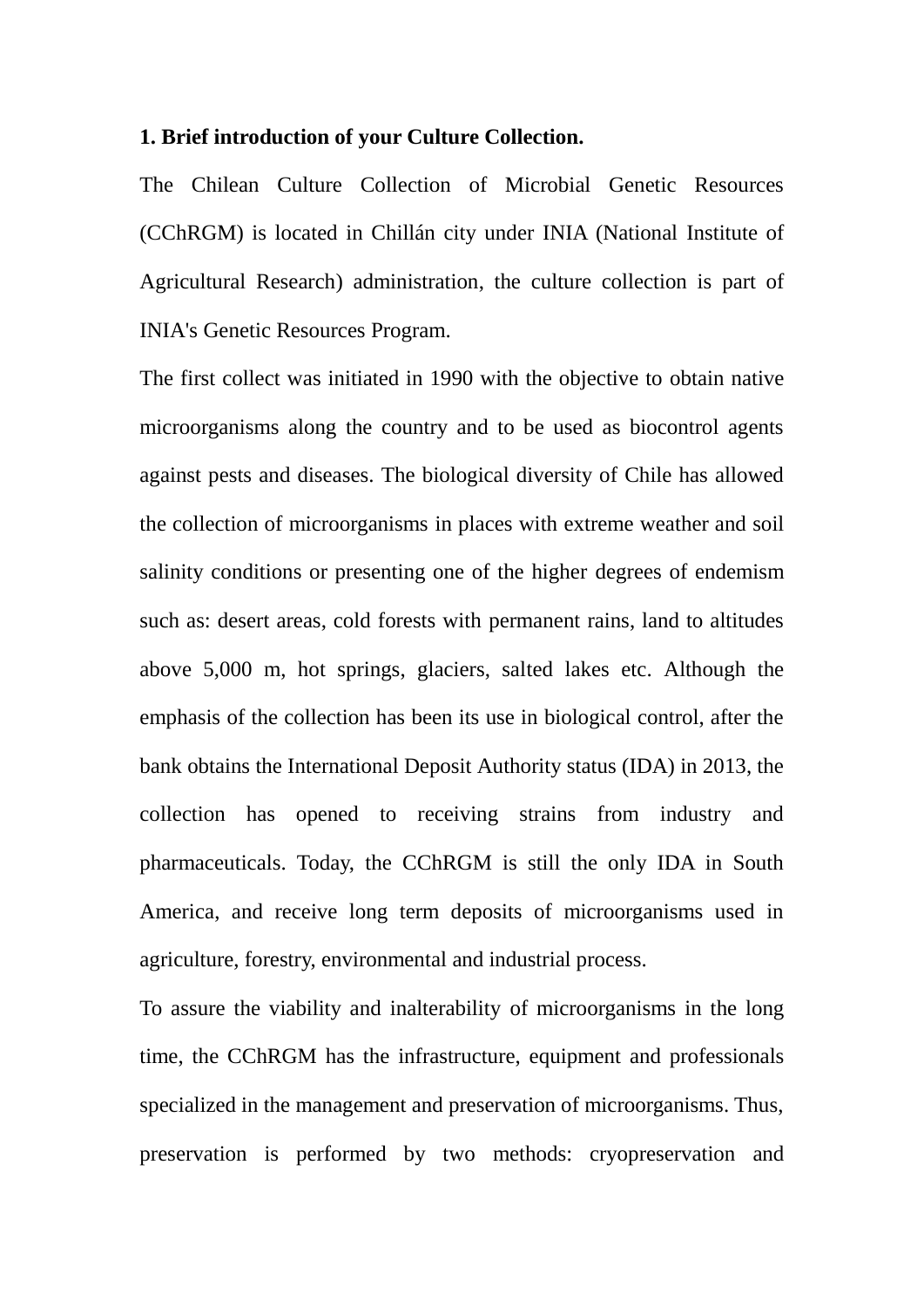freeze-drying.

Moreover, the IDA status permits the international recognition as Deposit of Microorganisms for the Purposes of Patent. Currently the bank is qualified to receive deposits of bacteria and fungi from all over the world. Currently the collection has more than two thousand microorganisms between bacteria and fungi. Including microorganisms that are epiphyte, endophyte and rhizospheric. Most of microorganisms are entomopathogen and phytopatogens fungi.

Our work includes collection, molecular identification and characterization of microorganisms. Moreover, the CChRGM provide services of molecular identification, quality of bioproducts and phytopathological analysis.

#### **2. Benefit from the training courses.**

Several benefits can be described:

**Information and contact with other culture collections (CC)**: Interaction with curators of CC from different countries and the presentations with the main information of the different CC permitted to know the size, the origin country and the main focus of each CC, this information is very useful for future collaborations.

**Information of Chinese Academy of Science (CAS):** Is interesting to know the different research areas and organization of CAS that are related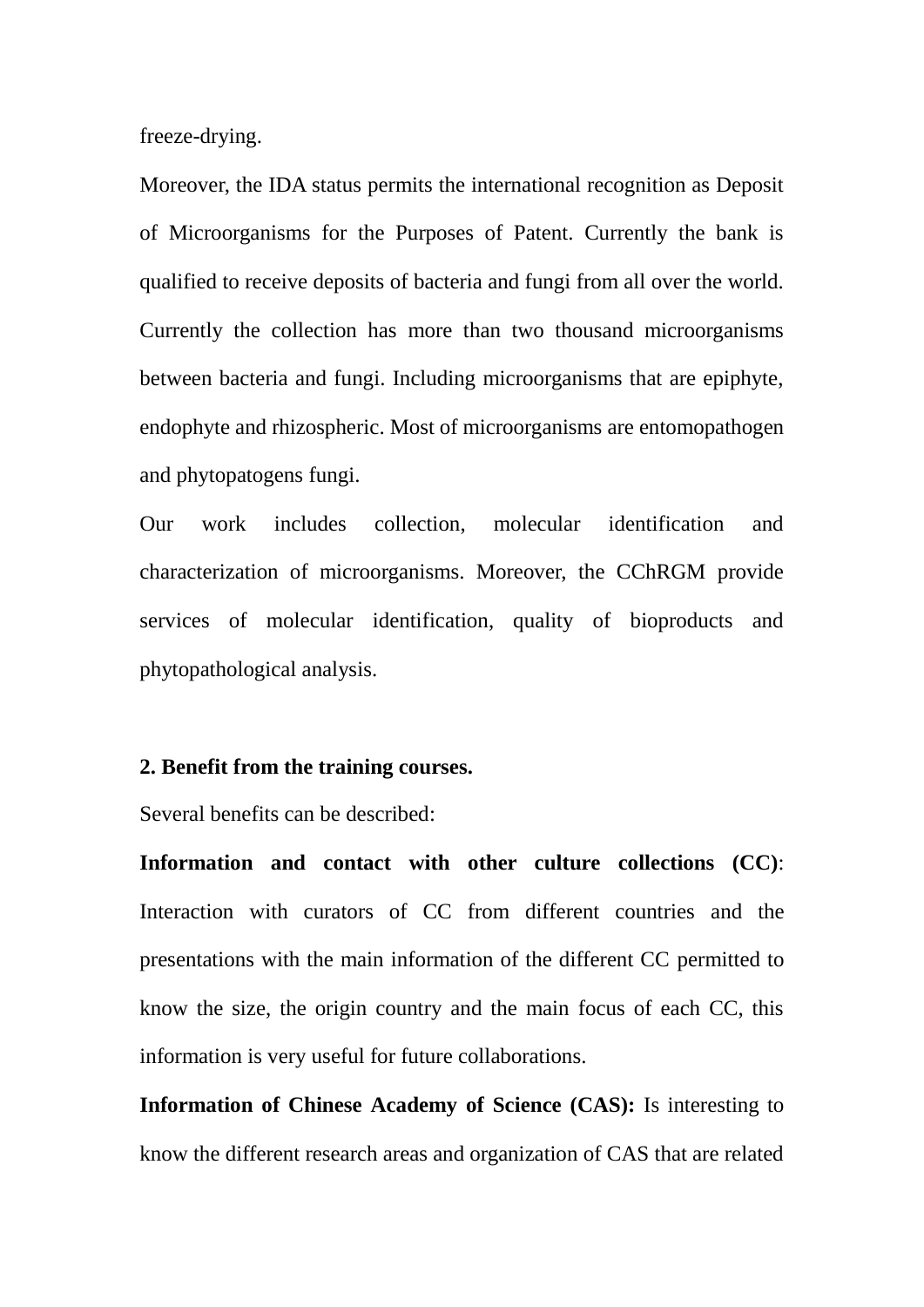with microorganisms and CC. To know that CAS has areas such as: Microbial resources, Microbial biotechnology, Pathogenic microbiology & immunology with their respective laboratories are important to know in that areas are possible apply for postdoctoral studies or to work in collaboration.

**Information about scholarships or collaborations:** Is interesting to know the possibilities of scholarships for postdoctoral fellows, Ph. D. studies and to conduct studies or projects in collaboration with CAS. Moreover is very value to know the web page and the person to make the contact to this type of relationship with CAS.

**Information about level of research and facilities of CAS:** Is very interesting to know level and topic of research that is doing the CAS. Was especially interesting for me the study presented by Dr. Jun Wang, both for the high level of his studies and for the subject he develops.

Although his research is focused in the microbiome of the human intestine, I think that the research methodology used is extrapolable to studies of suppressive soil microbiome and communities. The study of suppressive soil communities has particular importance to understand the basis of general suppression of plant disease and biological control of phytopathogens.

**Information about databases and platforms:** During the course we reviewed a wide gamma of databases and platform very useful for work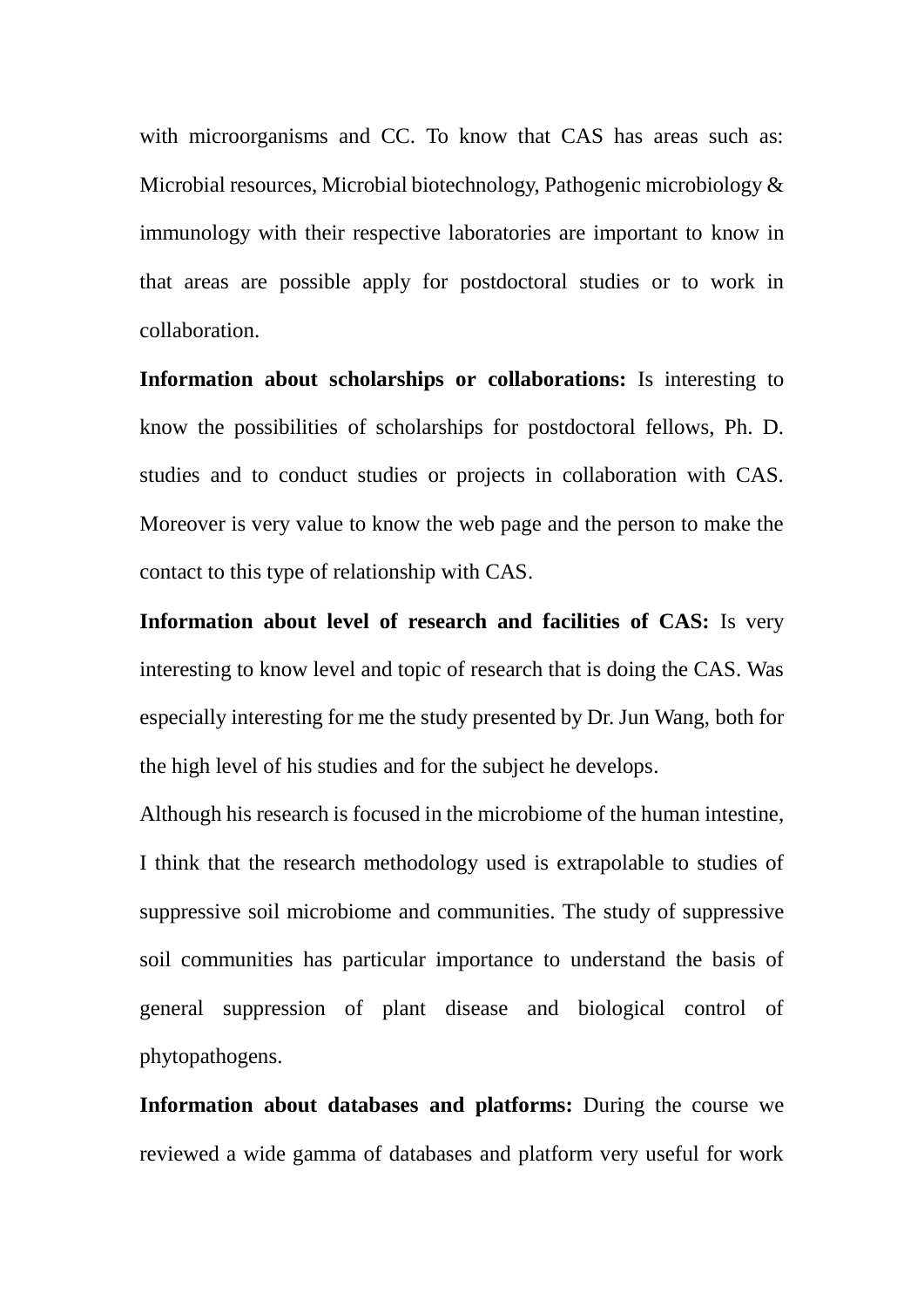and research in microorganisms such as: 16S rDNA databases (Ez Taxon-e, Ribosomal Data Proyect, SILVA, Greengenes), Analyzer of biosource citation (ABC), Fungal database (Q-bank, Mycobank, NBCI, etc), Fungal omics database, Microbiome databases (COLD, MgOl, IMC, EBI Metagenomics), Genome analysis plataforms, Microbiome data cloud platform, International barcode of life proyect (iBol), Platform to bioinformatics and metagenomics, Global catalog of microorganisms (GCM) and Global mirror System of DNA Barcode data. Some of them are known for me and normally used, but others were known during the course.

**Information about several software and programs to data analysis:** It was very valuable to know others software different at that normally use for Phylogenetic programs (PhyLIP, PhyML, Mr Bayes, ITOL, MAFFT or Treeview), for analysis of microbiome (SOAP, SPAdes, OPERA, CRT) for Average Nucleotide Identity Calculation (Jspeciesws, OAT, AutoAMI) and assembly tools (TIGER, MaLTA, IMAGE 2.4.1., OMEGA 1.0.2., AMOS 3.1.0)

**Review of several techniques:** Was interesting to know the work of CAS in different techniques although are no directly related with the work that CChRGM makes until now is related to the research with microorganisms and can be included in future works. These techniques are transformation of microorganisms to synthesis of secondary metabolites and label-free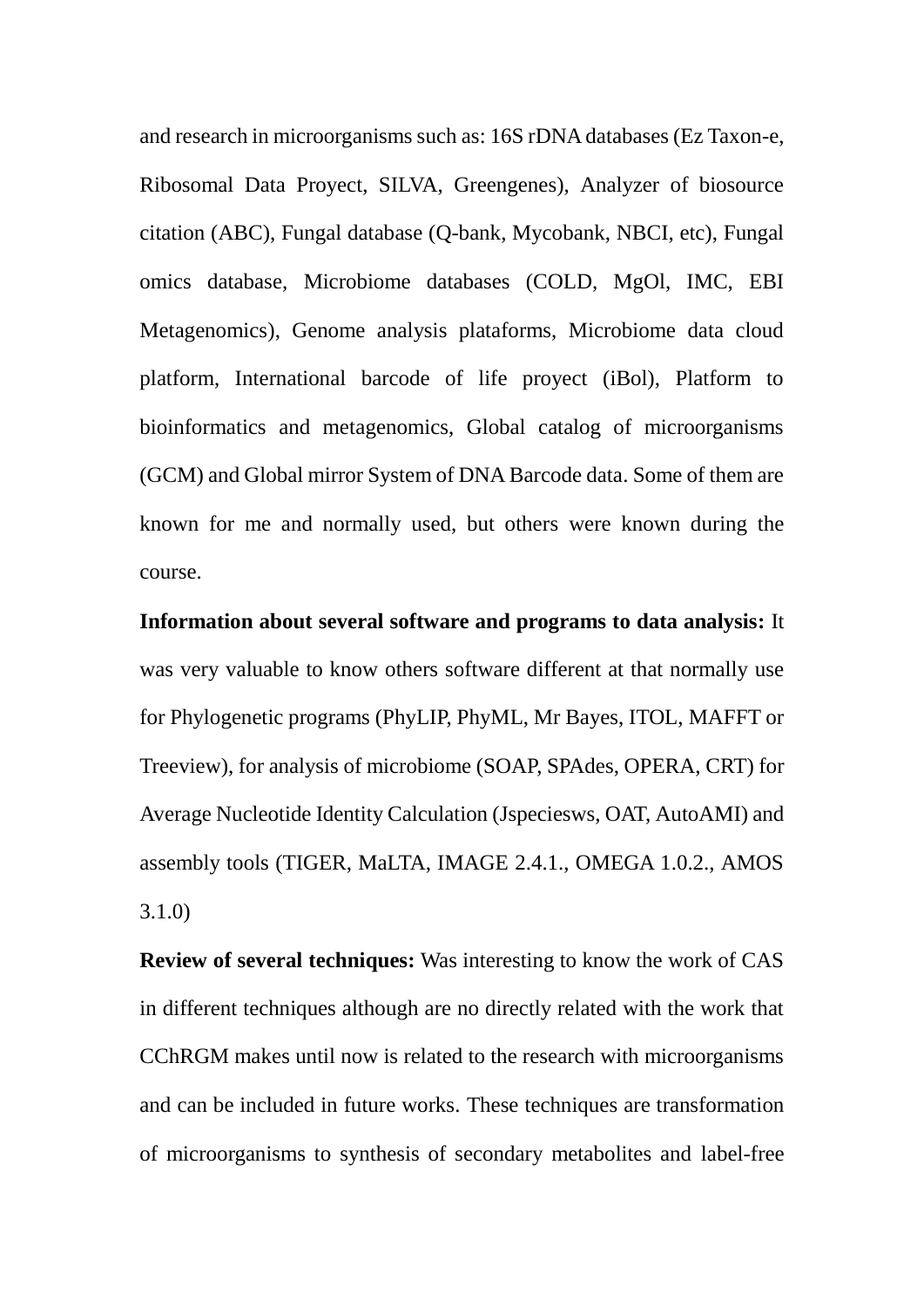biomolecular interaction technology. This lecturer was very interesting and novel to me.

**Review of interesting topics:** Was interesting to know more about different topics related to CC and microorganism researches such as: ISO standards and accreditations to material and laboratory processes, ISO/TC 276 Biotechnology, Microbiome Initiative and different project that are involved, Biosafety and Biosecurity management in laboratories and CC, CAS Core facilities.

**Visit to laboratory and CGMCC:** Was very interesting can visit laboratory with Biosafety level 3 (BSL-3) and the China General Microbial Culture Collection (CGMCC) mainly because of the large number of samples it preserves.

**Organization and hospitality:** Thank the organization for all the efforts deployed by the coordination with the professors for the lectures, for the accommodation in the hotel and for the food that for me is a world of new experiences.

#### **3. Suggestion on WDCM work.**

I think that the WDCM have done a big work developing several data base platforms, helping for international information network, organizing training course between others activities.

Some suggestions are: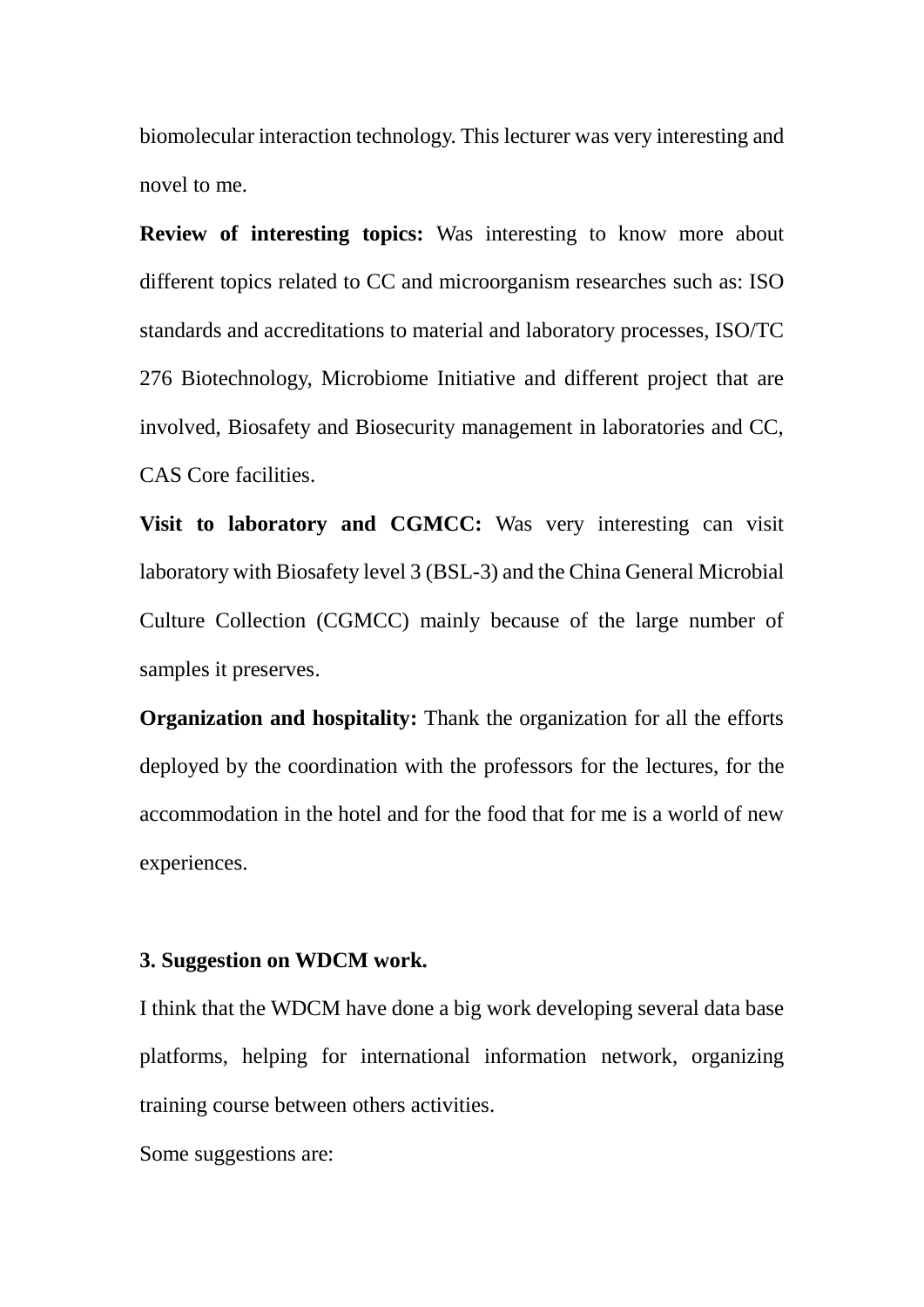To encourage CC to join to GCM.

To request WDCM country report.

To encourage CC to join to microbiome database like ABC datamining. Continue with the organization of international meeting of CC and microbiome area.

Continue with the organization for training course in issues related to microorganism CC, such as: biotechnology methods, next generation sequencing, metadata analysis, quality standard and ISO standards accreditations.

Continue to foster cooperation with different international organizations and the CC belonging to WDCM.

#### **4. Comments or suggestion on the training courses.**

The training course was very useful for me as researcher and for the CChRGM that I represet. Mainly because the information about the WDCM network and possibilities to cooperation work with CAS and other institution belonged to WDCM. Moreover was an interesting review of different database related to microorganism researches and CC.

As a suggestion it would be good that data practices are guided to specific exercises to perform within each of the reviewed platforms, similar to the performed by Dr. Jun Wang in 16S metagenomics analysis in which was included a tutorial.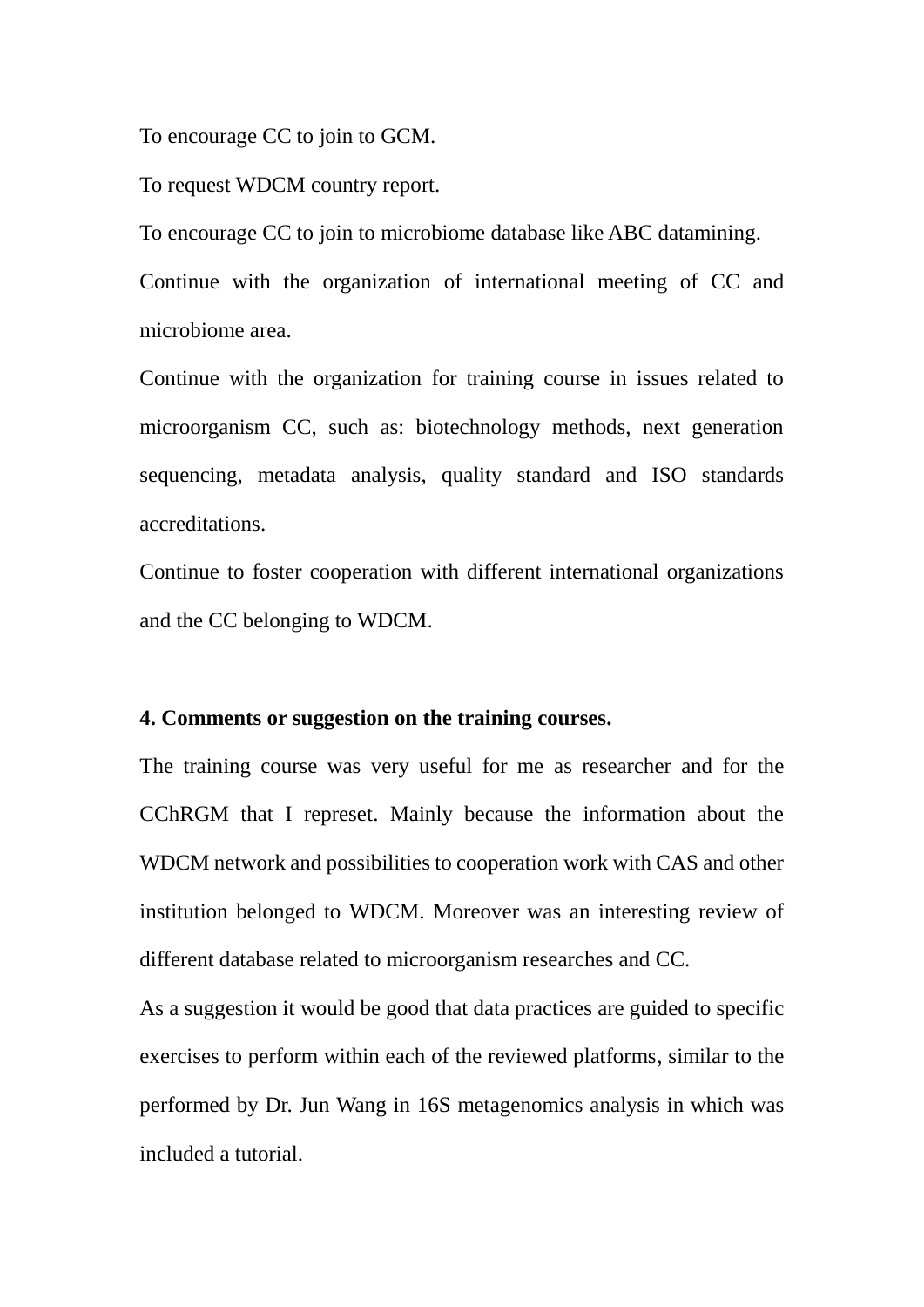### **5. Suggestion on further cooperation between WDCM and your collections.**

Future work plans of our CC include the study of plant microbiome with emphasis in wild endemic relatives of cultivated plants. Wild relatives have been growing in natural environments for thousands of years and probably maintain a much higher microbial genetic diversity that cultivated relatives.

We think that wild plants have important traits, such as biotic and abiotic stress resistance/tolerance. Chile is the center of origin of strawberry (*Fragaria chiloensis*), landraces of common bean (*Phaseolus vulgaris*), wild tomato (*Solanum* sp.), and the sub-center of potato (*Solanum tuberosum* sbsp. *tuberosum*). Also is possible to find wild relatives of barley (*Hordeum* sp.). Therefore, microbiome of these plants is source of genetic biodiversity unique in the world and deserves to be studied. Molecular characterization of microorganisms associated to native berries is another point of interest, however the possibilities of collaboration for both studies depends in part of applying and funding of our country.

Another issue of interest is the study of suppressive soil microbiome and the relationships with substrate utilization patterns by microbial communities, it will be interest make collaboration to CAS for this study, but also it will depend of possibilities of financing of Chile. Anyway is